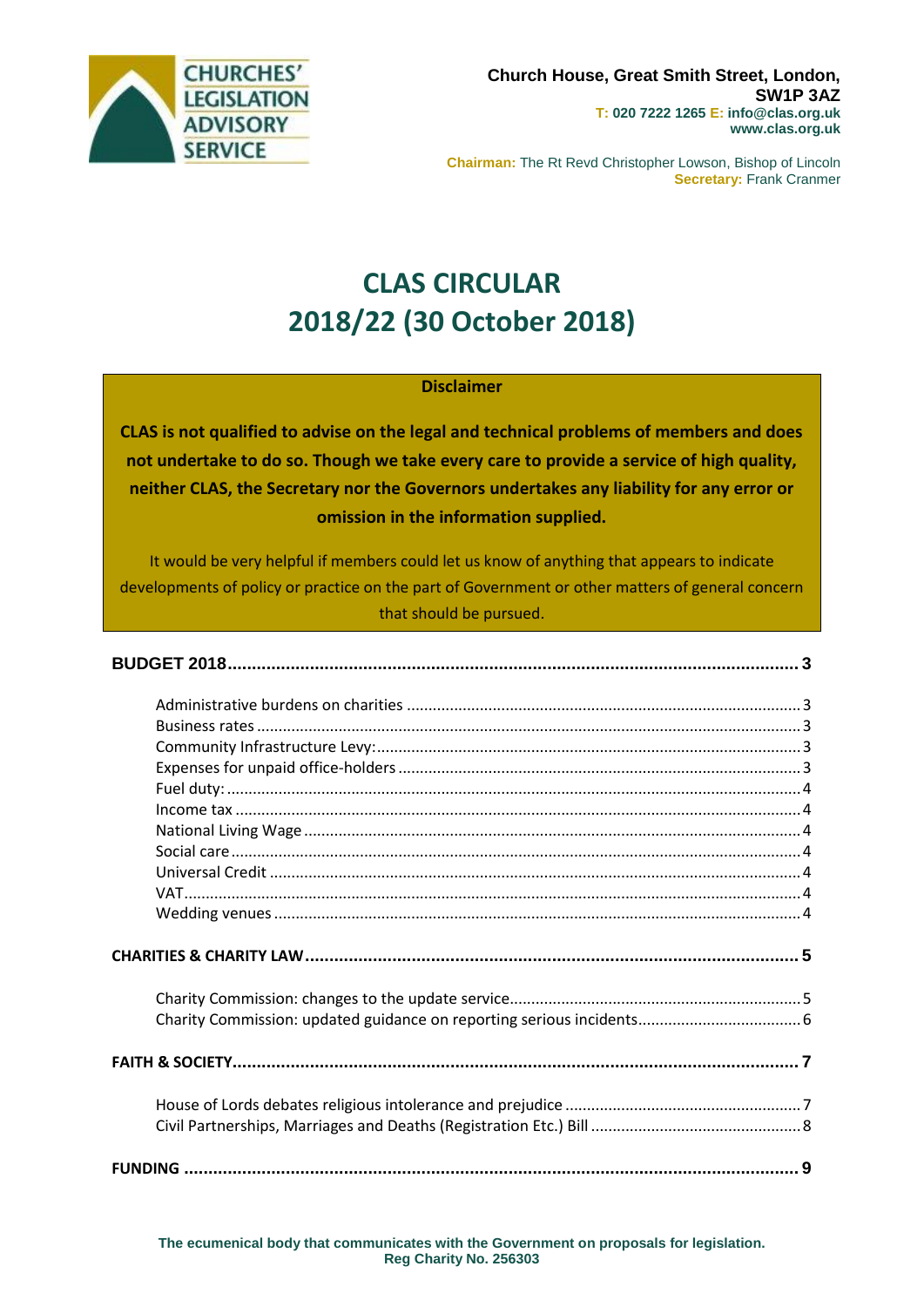| <b>Churches' Legislation Advisory Service</b>                           | <b>Circular 2018/22</b> |  |
|-------------------------------------------------------------------------|-------------------------|--|
|                                                                         |                         |  |
|                                                                         |                         |  |
|                                                                         |                         |  |
|                                                                         |                         |  |
| HMRC: Introduction of Making Tax Digital delayed for some charities  11 |                         |  |
|                                                                         |                         |  |
|                                                                         |                         |  |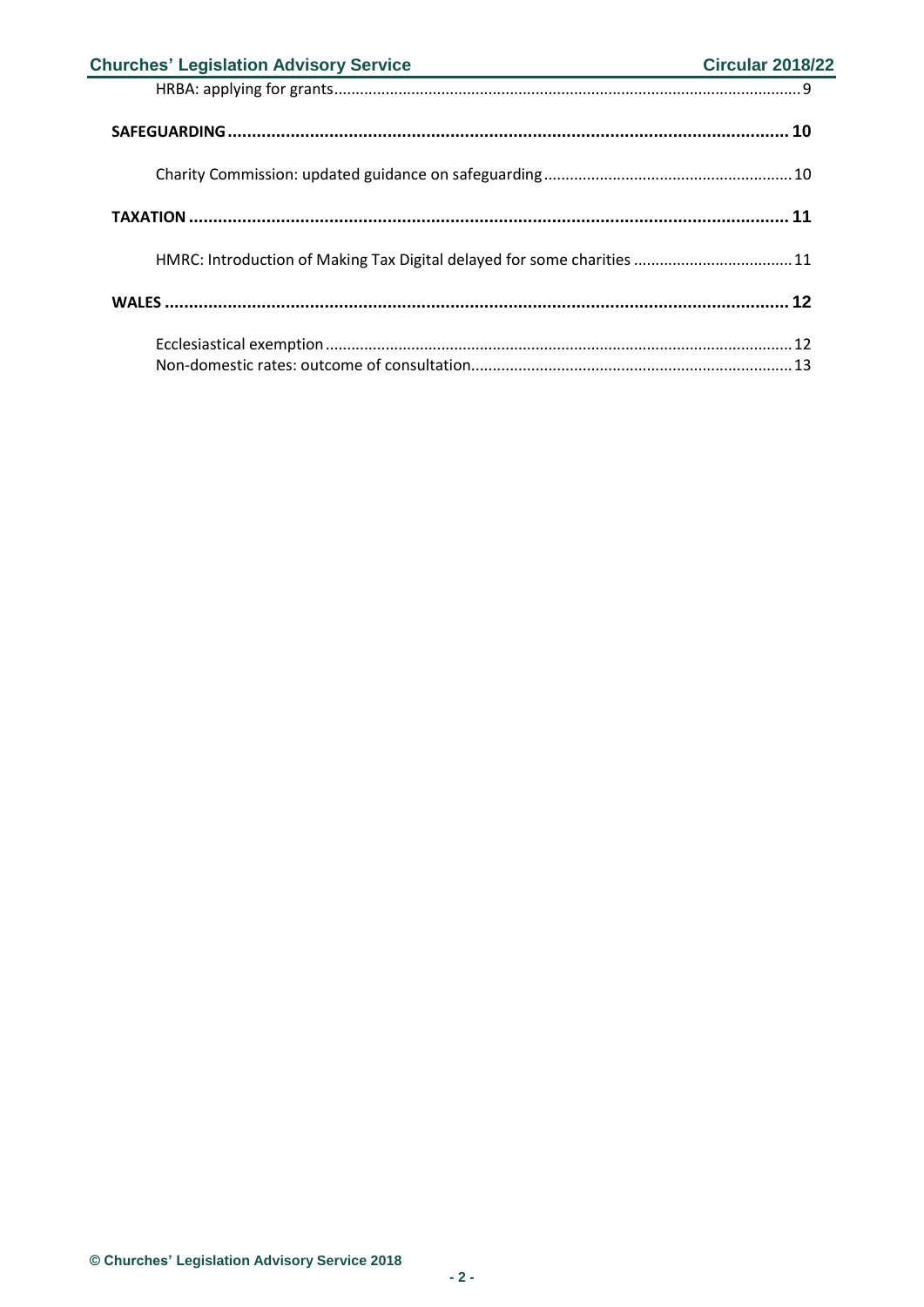# <span id="page-2-0"></span>**BUDGET 2018**

The Chancellor delivered his Budget speech today, 29 October. As usual, some of the items of likely interest to CLAS members were in the accompanying Budget papers rather than in the speech itself. In brief:

<span id="page-2-1"></span>**Administrative burdens on charities***:* From April 2019, the Government will introduce a package of measures to reduce administrative burdens on charities. These will:

- allow charity shops using the Retail Gift Aid Scheme to send letters to donors every three years when their goods raise less than £20 a year, rather than every tax year;
- increase the individual donation limit under the Gift Aid Small Donations Scheme to £30.
- increase the upper limit for trading that charities can carry out without incurring a tax liability. A Tax Impact and Information note providing further information on this change can be read [here](https://www.gov.uk/government/publications/increases-to-charities-small-trading-exemption-limits) and the new limits are below

| <b>Annual charity income</b> | Maximum non-primary purpose trading |
|------------------------------|-------------------------------------|
| Under £32,000                | £8,000                              |
| £32,000-£320,000             | 25% of income                       |
| Over £320,000                | £80,000                             |

<span id="page-2-2"></span>**Business rates***:* All retailers with a rateable value of £51,000 or below will have their business rates bills cut by one-third: the main impact will presumably be on charity shops – some of which are operated by CLAS members – but the move could also help shops operated by trading subsidiaries that are not currently protected by the mandatory/discretionary charity relief.

<span id="page-2-3"></span>**Community Infrastructure Levy:** The Government has published a summary of responses document to its consultation on reforms to the system of developer contributions which includes a focus on the future of CIL. Importantly, the Government has confirmed that it "intends to retain current exemptions" which includes the charity exemption (despite calls from some stakeholders for this to be dropped), something CLAS called for in its joint [consultation response](https://www.charitytaxgroup.org.uk/consultation/reforming-community-infrastructure-levy-cil/) with the Charity Tax Group and Charities' Property Association.

<span id="page-2-4"></span>**Expenses for unpaid office-holders***:* As announced at Budget 2018, the Government will legislate in Finance Bill 2019-20 to exempt from income tax expenses paid or reimbursed to unpaid officeholders when incurred because of their voluntary duties. This will put the existing concessionary treatment on a statutory basis, providing certainty for organisations (such as Churches and charities) that have unpaid office-holders. Corresponding legislation will be introduced to mirror the income tax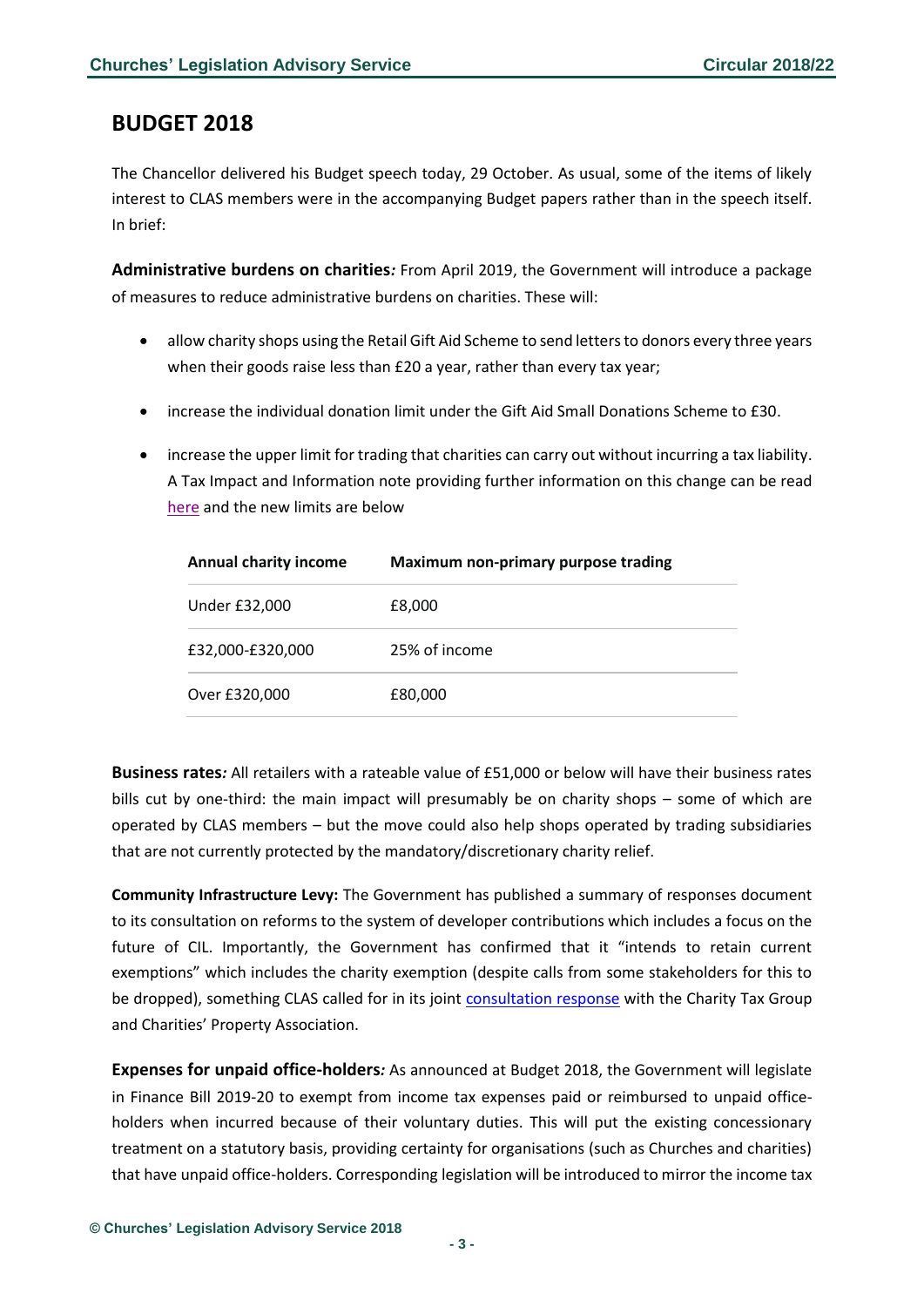exemption for National Insurance Contributions. The change will have effect on and after Royal Assent to the Finance Bill 2019-20.

<span id="page-3-0"></span>**Fuel duty:** remains frozen.

<span id="page-3-1"></span>**Income tax***:* The personal allowance will rise to £12,500 and the higher-rate threshold to £50,000 from April 2019 – a year earlier than planned.

<span id="page-3-2"></span>**National Living Wage***:* From April 2019, the NLW will rise by 4.9 per cent, from £7.83 to £8.21 per hour.

<span id="page-3-3"></span>**Social care***:* Local authorities in England will receive a further £650 million in social care funding next year. A Green Paper on social care is to be published shortly.

<span id="page-3-4"></span>**Universal Credit***:* An additional £1.7bn will be made available for Universal Credit over the next five years' transitional period which, says HM Treasury, will mean that working parents and people with disabilities claiming UC will be £630 better off each year. A further £1bn is to be made available to assist claimants transferring from their existing benefits to UC and there will be targeted support for people repaying debts.

<span id="page-3-5"></span>**VAT***:* The VAT registration threshold will remain unchanged for the next two years, but Government is working on lowering it.

<span id="page-3-6"></span>**Wedding venues***:* Paragraph 5.42 of the Budget *[Red Book](https://assets.publishing.service.gov.uk/government/uploads/system/uploads/attachment_data/file/752202/Budget_2018_red_web.pdf)* says that "England and Wales have outdated laws about how and where couples can marry. The Government has asked the Law Commission to propose options for a simpler and fairer system to give modern couples meaningful choice. This will include looking at reducing unnecessary red tape and lowering the cost of wedding venues for couples." In short, this is probably about allowing couples to marry somewhere other than in a registered building (as is currently the law in Scotland and Northern Ireland). But it also, potentially, removes one of the Government's principal arguments against amending the law to permit humanist weddings: that humanists do not have any buildings that they could register as venues under the current law.

The full document is available [here.](https://www.gov.uk/government/publications/budget-2018-documents/budget-2018)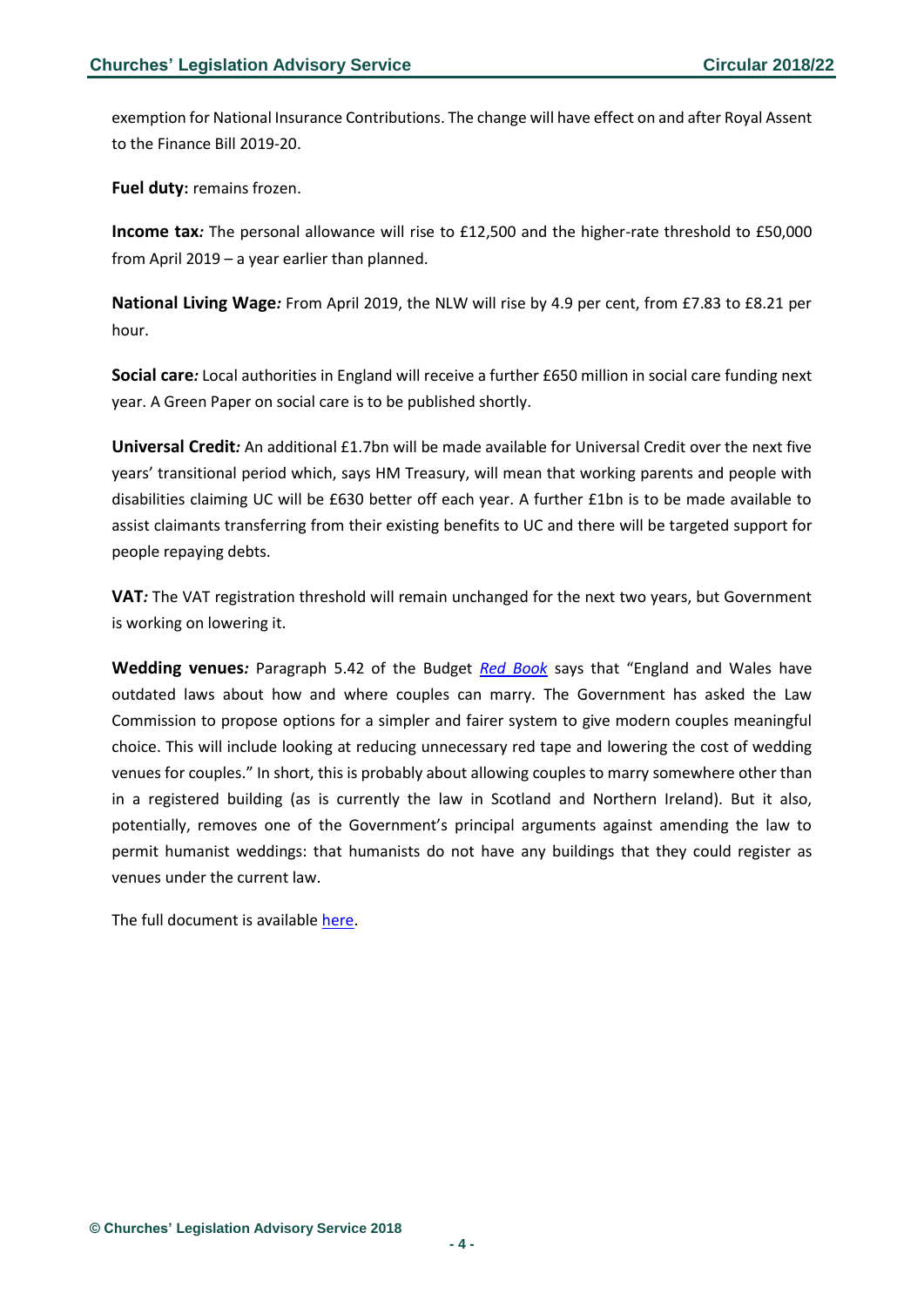# <span id="page-4-0"></span>**CHARITIES & CHARITY LAW**

<span id="page-4-1"></span>**Charity Commission: changes to the update service**

**For information**

Members who have to submit annual returns to the Commission need to be aware that, **from 12 November 2018**, all charities will be required to check and update their details before they can access the annual return service. The Commission has produced a guide explaining what [information](https://assets.publishing.service.gov.uk/government/uploads/system/uploads/attachment_data/file/750128/Update_charity_details_service_website_guide_v1.odt) is [covered](https://assets.publishing.service.gov.uk/government/uploads/system/uploads/attachment_data/file/750128/Update_charity_details_service_website_guide_v1.odt) by the service – which you should read before you log in. It also explains which parts of that information the Commission will make available to the public.

From 12 November, on the first occasion that you sign in to submit your [annual](https://www.gov.uk/send-charity-annual-return) return or [update](https://www.gov.uk/change-your-charitys-details) your [charity](https://www.gov.uk/change-your-charitys-details) details the service will:

- guide you through several screens that show your charity details; and
- highlight where you have missing information that needs to be provided to the Commission (this will be tailored to your charity depending on how up to date your details are on the register).

You will be able to save your charity information and return back to the service if needed. When all the missing information has been provided you will be able to continue to submit your annual return.

You will only need to provide all the missing information the first time you sign in to submit your annual return or to update your charity details after 12 November.

[Source: Charity Commission – 26 October]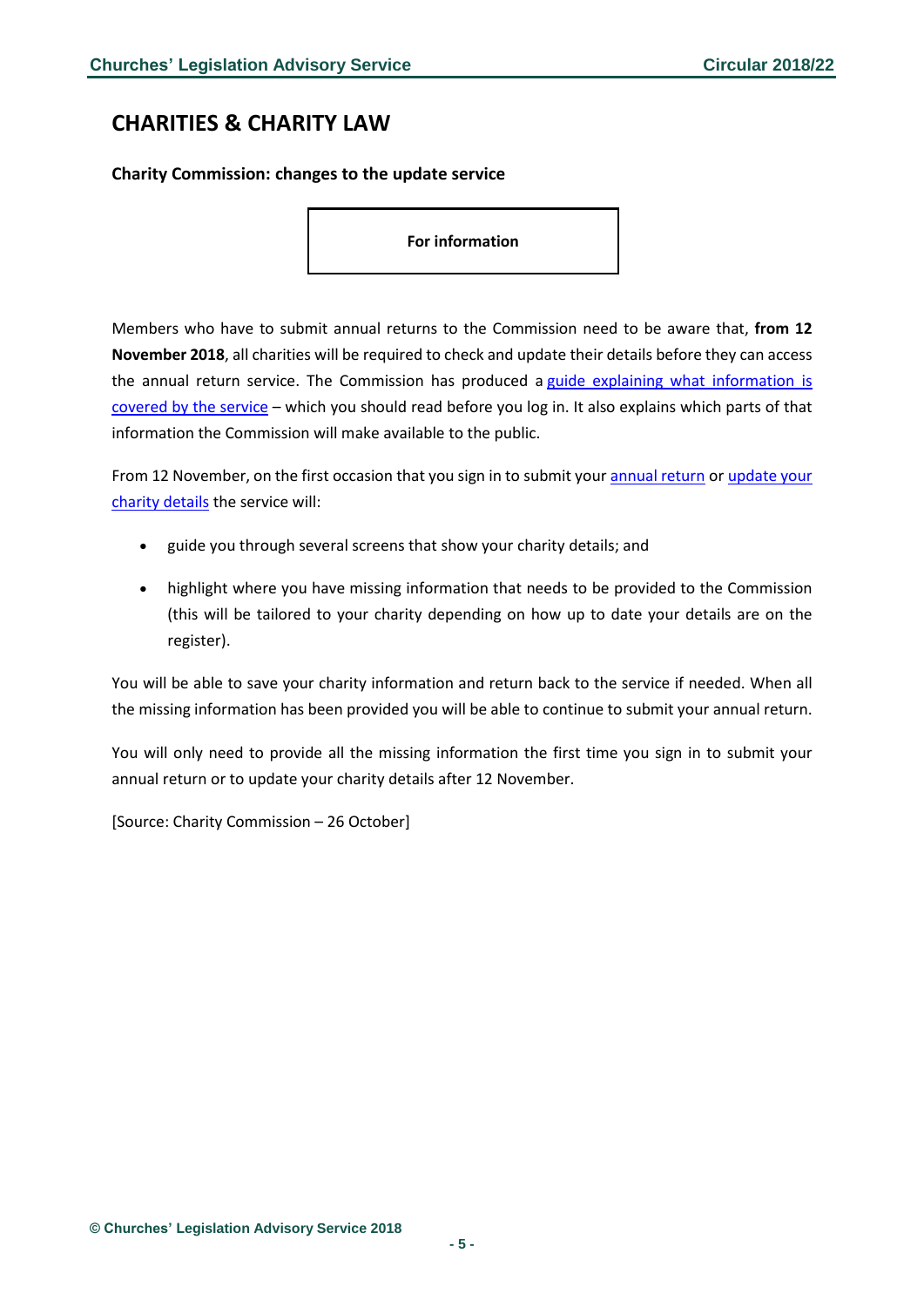### <span id="page-5-0"></span>**Charity Commission: updated guidance on reporting serious incidents**

#### **For information**

In response to the publication of the final [report](https://www.lmsconline.org/pages/article.aspx?articleID=7294) from its safeguarding taskforce, the Charity Commission has [published](https://www.gov.uk/guidance/how-to-report-a-serious-incident-in-your-charity#data-protection-confidentiality-and-data-sharing) updated guidance on reporting serious incidents.

Much of its emphasis is on ensuring that the Commission is sent all the details it would need to be able to conduct an effective investigation as quickly as possible. This was highlighted in the report as a key area in need of reform.

The guidelines are also part of wider range of measures proposed by the Commission to improve reporting of serious incidents after under-reporting was cited as a major concern by the safeguarding taskforce.

[Source: Charity Commission – 17 October]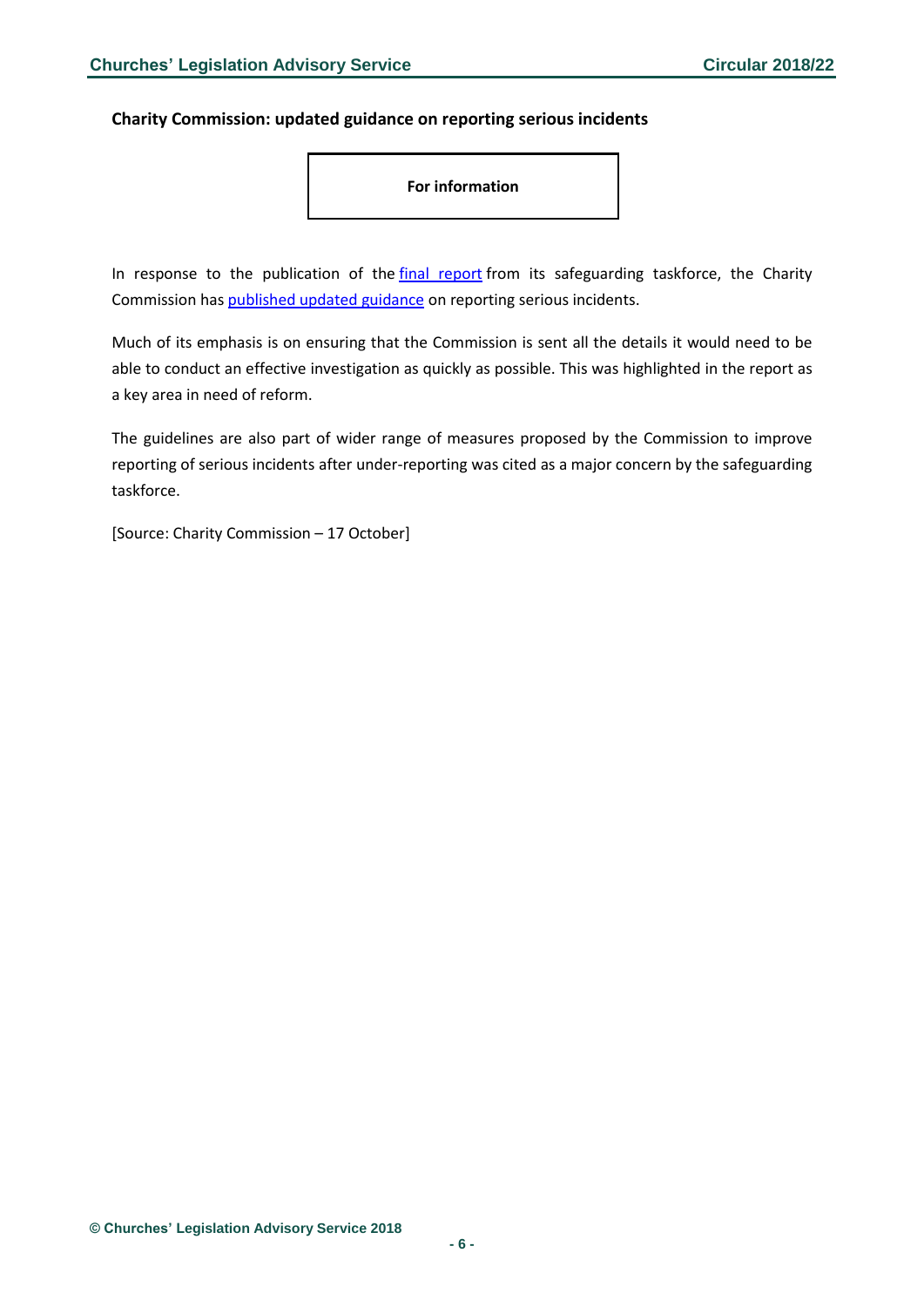# <span id="page-6-0"></span>**FAITH & SOCIETY**

<span id="page-6-1"></span>**House of Lords debates religious intolerance and prejudice**

**For information**

On 17 October, the House of Lords debated "the challenges posed by religious intolerance and prejudice in the United Kingdom". Opening the debate for the Government, Lord Bourne of Aberystwyth said this:

"I want to make absolutely clear, as I have stated many times before: any abuse directed at someone because of their religion, race, sexual orientation, disability or because they are transgender, is totally unacceptable and will not be tolerated. The Government will do whatever it takes to unite our country around these values and to confront those who would deny our fellow countrymen and women these freedoms. These values are fundamental and anyone who spreads intolerance or hatred shames themselves and places themselves outside of our society."

Perhaps the most telling point was made by the Archbishop of Canterbury:

"We must seek a society that is able to voice disagreement freely and to disagree well; where rich and deeply held beliefs and traditions can exist in mutual challenge and respect. Challenge may be tough, but limit it too much and freedom of expression suffers, and so, in the end, will freedom of belief. This is perhaps one of the most important and urgent challenges of our times … Monopoly views, secular or religious, merely enable people to live in bubbles of mutual incomprehension, and even ignorance. Christian faith and values, or those of other faiths, are not threatened by diversity of faith, but by a failure of freedom of expression, provided it does not include incitement to hatred, however robustly used."

You can read the full debate [here.](https://hansard.parliament.uk/lords/2018-10-17/debates/FC5A8FC0-FAFF-435B-B9E5-C5DBFB16465D/ReligiousIntoleranceAndPrejudice#contribution-D8FFBB5A-870F-449E-BF07-56ADB554BDC4)

[Source: Lords *Hansard* – 17 October]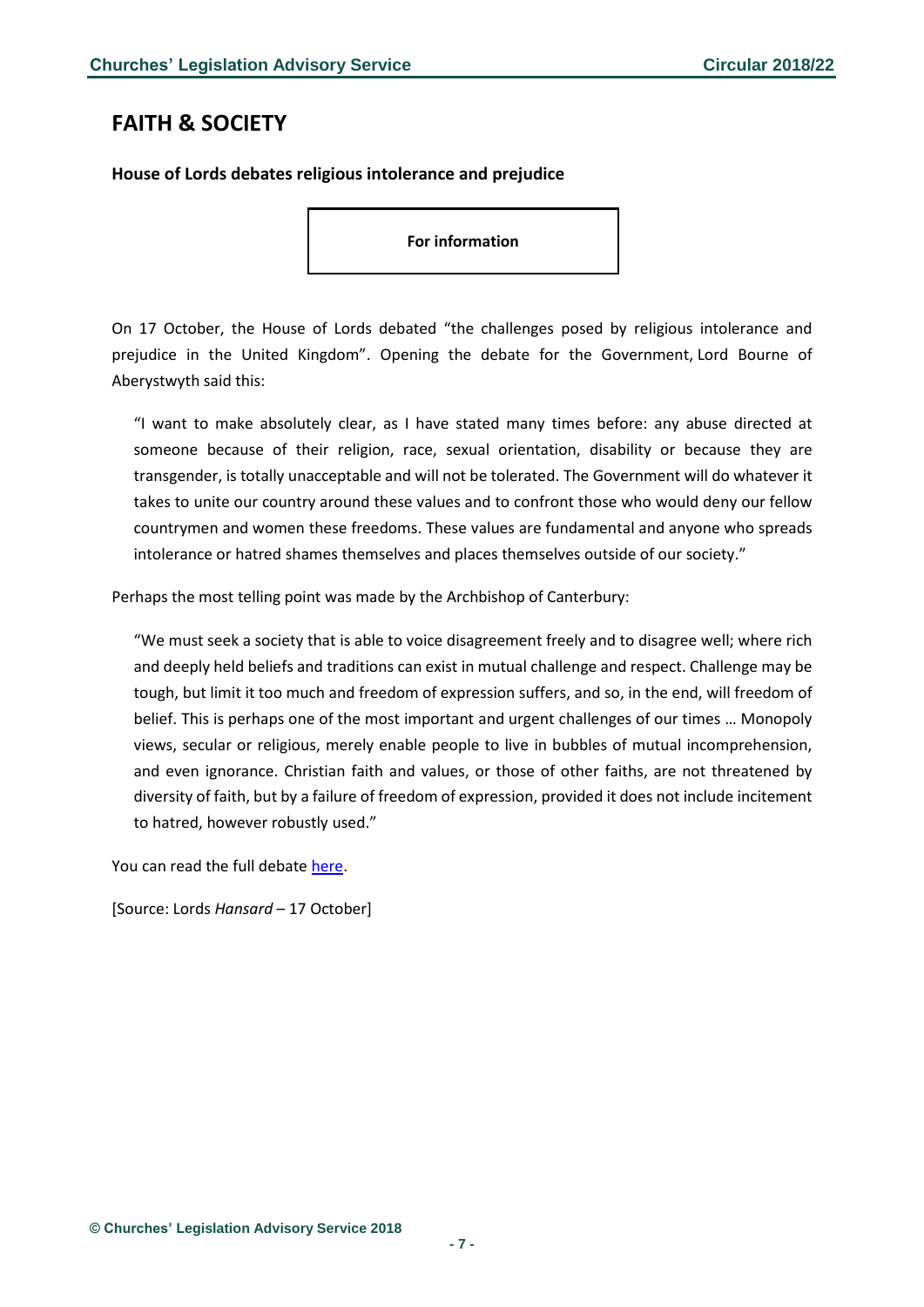#### <span id="page-7-0"></span>**Civil Partnerships, Marriages and Deaths (Registration Etc.) Bill**

For information

The Civil Paternships, Marriages and Death (Registration Etc.) Bill completed its report stage on October 26. It was subsequently read a third time and passed. Amongst other things, the bill would require the Secretary of State to set in motion the necessary arangements for a report "*assessing how the law ought to be changed to bring about equality between same-sex couples and other couples in terms of their future ability or otherwise to form civil partnerhips*" to be laid before Parliament. The Secretary of State would also be required to set out how the Government intend to achieve this aim.

There was an amendment to the Bill during the report stage when a new clause (NC1: Reform of civil partnership) was added. It reads as follows:

"(1) *The Secretary of State must make regulations to change the law relating to civil partnership to bring about equality between same-sex couples and other couples in terms of their future ability or otherwise to form civil partnerships.*

(2) *Regulations under this section must give effect to such equality within 6 months of this Act being passed.*

(3) *For the purposes of this section, 'other couples' means couples who but for the provisions of section* 3(1)(a) of the Civil Partnership Act 2004 would be eligible to register as civil partners of each other."

For reference, S.3(1) of the 2004 Act reads: "*Two people are not eligible to register as civil partners of each other if—(a) they are not of the same sex*".

The Bill will now be examined in the Lords. The latest version - as amended in committee but without amendments on report - is [here.](https://publications.parliament.uk/pa/bills/cbill/2017-2019/0254/180254.pdf)

[Source: Commons Hansard – 26 October]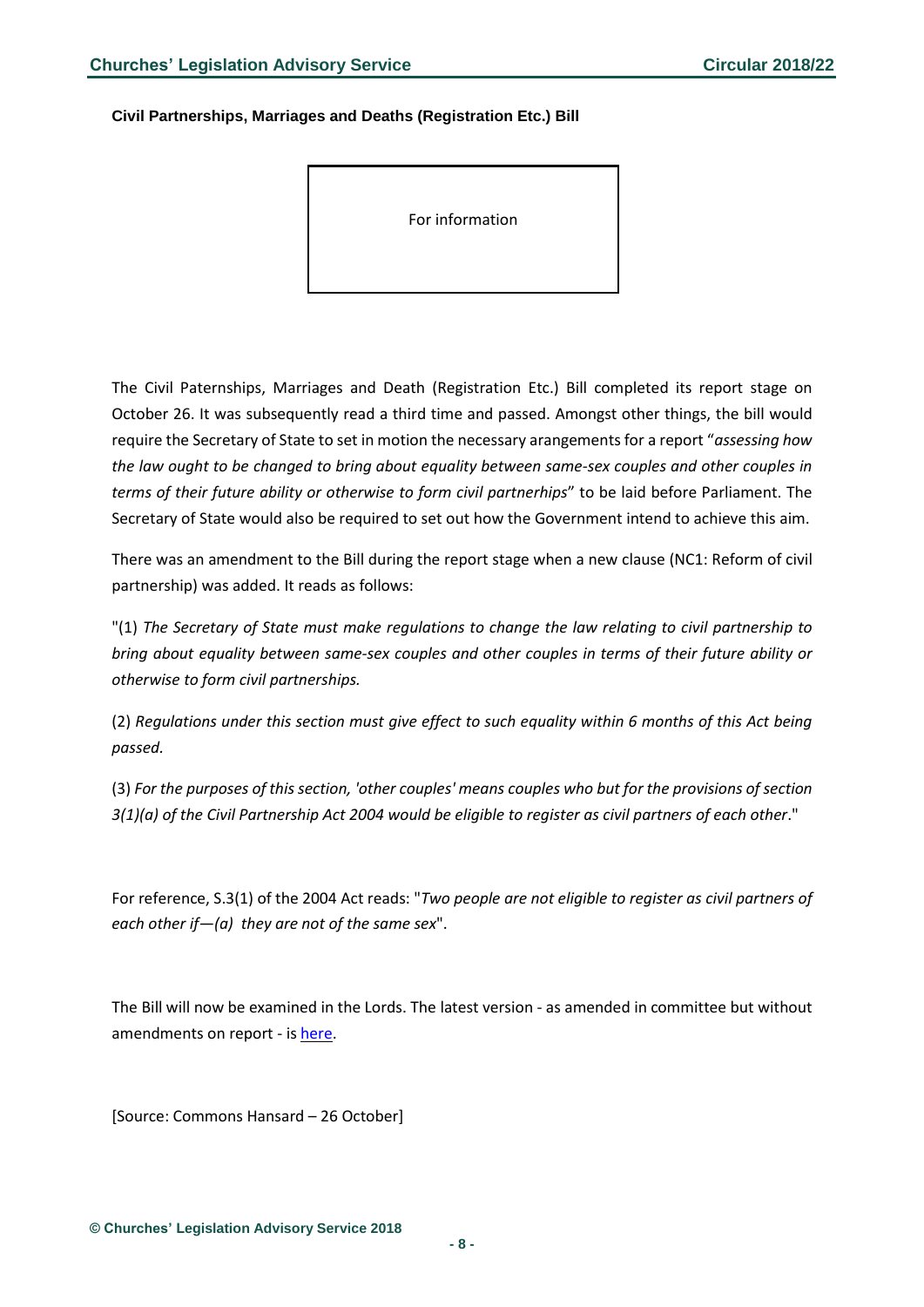# <span id="page-8-0"></span>**FUNDING**

### <span id="page-8-1"></span>**HRBA: applying for grants**

**For information**

Members may be interested in the following appeal for information from the Historic Religious Buildings Alliance:

#### **Have you applied recently for a grant for a place of worship?**

We are collecting information about people's recent experiences applying for grants for churches and other places of worship, whether or not they were successful.

We want to understand what is going well and what is going less well, especially where people's experience might generalise to other applicants.

Do you have a useful story you could share with us on a confidential basis? If so, just drop me a line at the email address below. It would be helpful if you could tell us about it within the next couple of days (and my apologies for the short notice). But if it will take longer, don't worry.

Obviously we will not reveal your identity or that of the place of worship concerned without your explicit permission. Brief responses will be fine – we can always come back for more detail.

Thanks as always.

Trevor [hrbchair@theheritagealliance.org.uk](mailto:hrbchair@theheritagealliance.org.uk)

Trevor Cooper, Chair, HRBA

[Source: HRBA – 25 October]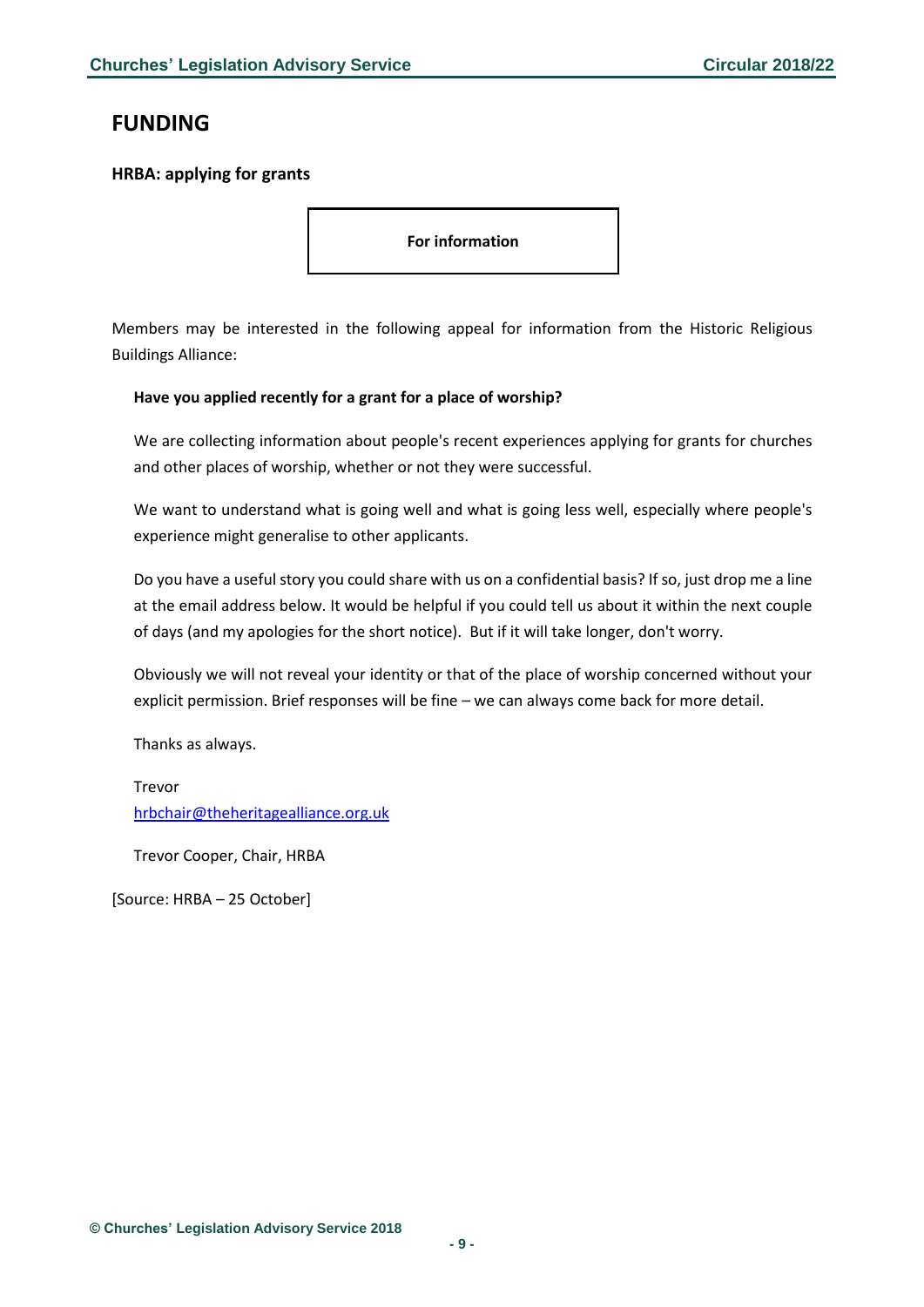# <span id="page-9-0"></span>**SAFEGUARDING**

<span id="page-9-1"></span>**Charity Commission: updated guidance on safeguarding**

**For information**

The Charity Commission has published [additional](https://www.gov.uk/guidance/safeguarding-duties-for-charity-trustees#history) advice within its guidance on Safeguarding following a series of summits and policy announcements.

The additions to the guidelines focus on protecting staff and volunteers in a charity, working with children and adults at risk and working overseas. The move is part of a series of reforms, such as the updated serious incident reporting [guidance,](https://www.gov.uk/guidance/how-to-report-a-serious-incident-in-your-charity#history) designed at reforming the sector's approach to safeguarding in the light of high profile scandals earlier in the year.

Further comment from Jane Hobson, Head of Guidance and Practice, [here.](https://charitycommission.blog.gov.uk/2018/10/25/theres-no-room-for-doubt-around-safeguarding-protecting-people-is-too-important/)

In that connexion, the Government has [announced](https://www.gov.uk/government/news/charities-safeguarding-measures-bolstered-through-new-dedicated-fund) a series of measures designed to improve safeguarding in the charity sector in England, following the 2018 [Safeguarding](https://www.gov.uk/government/publications/safeguarding-summit-2018-hosts-outcome-summary) Summit. Tracey Crouch, Minister for Sport and Civil Society, has announced up to £2 million for projects to raise awareness of safeguarding and improve incident handling. The plans also include developing digital solutions to allow charities to report concerns confidentially, better access to consistent and simple guidance on reporting and whistle-blowing and free training (supported by the Big Lottery Fund) so that charities can implement the highest possible safeguarding standards.

The cross-sector Safeguarding Programme Group will be chaired by Professor John Drew CBE (former Chief Executive of the Youth Justice Board of England and Wales) and will oversee the implementation of the new measures.

[Source: DCMS: Charity Commission – 22 & 25 October]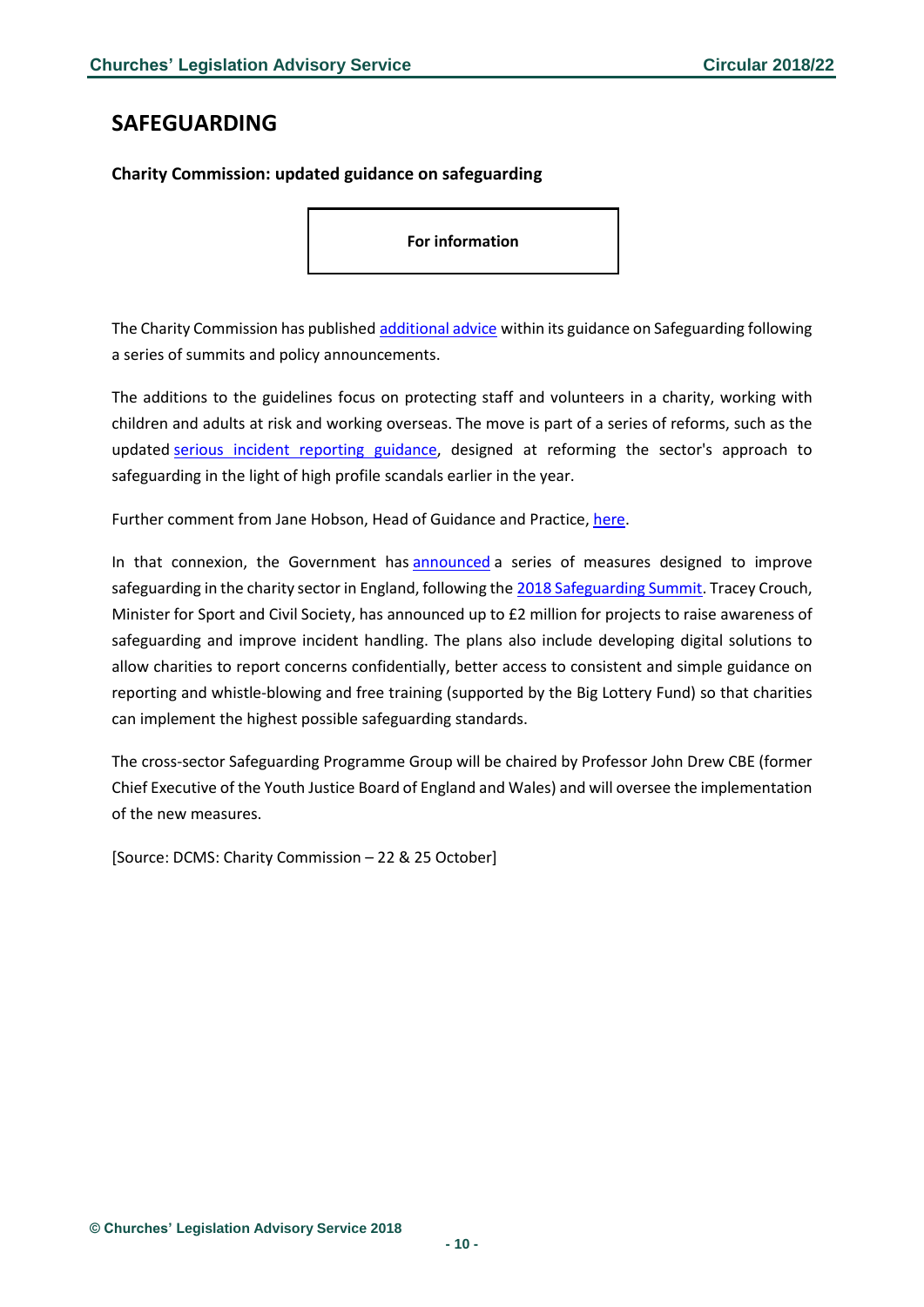# <span id="page-10-0"></span>**TAXATION**

### <span id="page-10-1"></span>**HMRC: Introduction of Making Tax Digital delayed for some charities**

**For information**

HMRC has [announced](https://www.gov.uk/government/publications/making-tax-digital/overview-of-making-tax-digital) that it will delay mandation of MTD VAT for a small minority of VAT-registered businesses with more complex requirements until **1 October 2019**. Currently, all other organisations who do not qualify for this extension will be obliged to keep records digitally and use software to submit their VAT return from April 1 2019. They should be able to access a pilot scheme in early 2019 but are not eligible for the current pilot process (announced 16 October 2018). *The qualifying categories include trusts and 'not for profit' organisations that are not set up as a companies*.

HMRC has confirmed that there is no change to the 'soft landing' regarding digital links requirements (which covers VAT periods commencing between 1 April 2019 and 31 March 2020). This will mean that charities with deferred status, that do not participate in the pilot process, will have less time to adapt to the new rules.

Very few CLAS members will be registered for VAT – because they do not, on the whole, make VATable supplies – but there may be some religious charities that do so. If in doubt, check the announcement above.

[Source: HMRC – 17 October]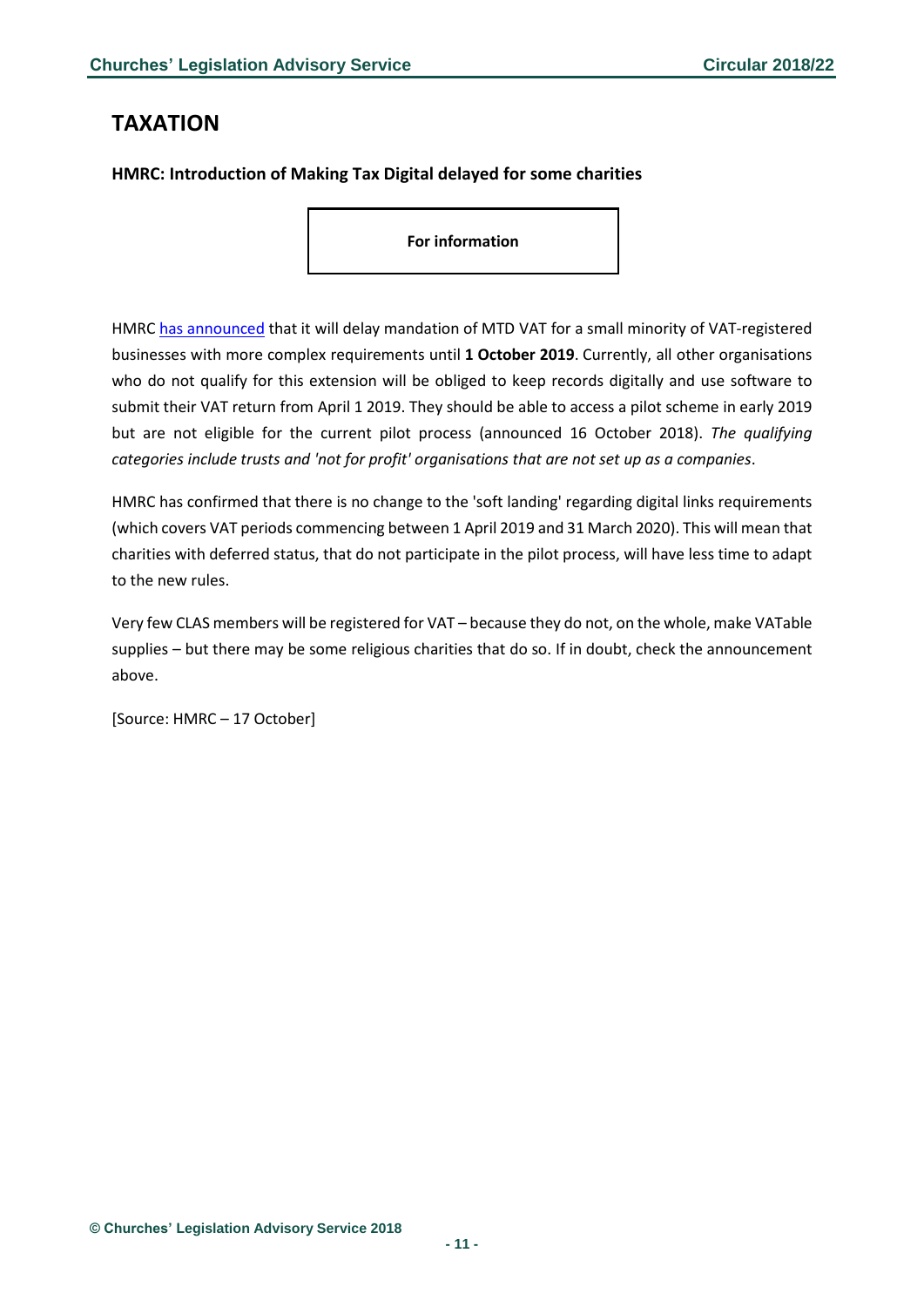### <span id="page-11-0"></span>**WALES**

### <span id="page-11-1"></span>**Ecclesiastical exemption**

**For information**

The Welsh Government has [published](https://beta.gov.wales/sites/default/files/consultations/2018-10/ecclesiastical-exemption-and-guidance-on-scheduled-monuments-summary-of-responses.pdf) its response to feedback on its consultation on proposed changes to ecclesiastical exemption in Wales. The respondents' main concerns appear to have been over the monitoring of the system and consistency of its application. To address this, the Government has updated the new guidance, which will contain a code of practice and set out arrangements for monitoring and annual reporting to the Welsh Government. Further clarification was also added in relation to matters such as the scheduled monument consent process.

The Government concluded that "the guiding principles and code of practice embodied in *Managing Change to Historic Places of Worship in Wales: the Ecclesiastical Exemption* [see the explanatory memorandum [here\]](http://www.senedd.assembly.wales/documents/s79860/EM%20SL5265%20-%20The%20Ecclesiastical%20Exemption%20Listed%20Buildings%20and%20Conservation%20Areas%20Wales%20Order%202.pdf) will strengthen the mechanisms for the management of change for all the listed places of worship of the exempt denominations. The Welsh Government will take cognisance of the evidence gathered in this consultation in its future monitoring of the ecclesiastical exemption regime".

The Ecclesiastical Exemption (Listed Buildings and [Conservation](https://www.legislation.gov.uk/wsi/2018/1087/pdfs/wsi_20181087_mi.pdf) Areas) (Wales) Order 2018 comes into force on 1 January 2019: it revokes and replaces the Ecclesiastical Exemption (Listed Buildings and Conservation Areas) Order 1994 in relation to Wales.

Under s.60(1) and (2) of the Planning (Listed Buildings and Conservation Areas) Act 1990, buildings that are for the time being used for ecclesiastical purposes are not subject to sections 3A, 4, 7 to 9, 47, 54 and 59 of that Act: the exmptions are from various elements of listed building control: building preservation notices; restrictions on works of demolition, alteration or extension; compulsory acquisition of buildingsin need of repair; urgent preservation works by a local authority and the Welsh Ministers; and offences in relation to intentional damage. S.75 of the 1990 Act provides that such ecclesiastical buildings are not subject to s.74 of the 1990 Act, relating to the control of demolition of buildings in conservation areas: the conservation area consent ecclesiastical exemption.

*The new Order removes the listed buildings ecclesiastical exemption in the case of all ecclesiastical buildings other than for those cases falling within Article 4*. Article 4 retains the exemption for church buildings of the Church in Wales, the Church of England, the Roman Catholic Church, the Methodist Church, the Baptist Union of Great Britain and the Baptist Union of Wales provided that the primary use of the building in question is as a place of worship and subject to the restrictions set out in that article. *The Order also removes the conservation area consent ecclesiastical exemption from all ecclesiastical buildings*.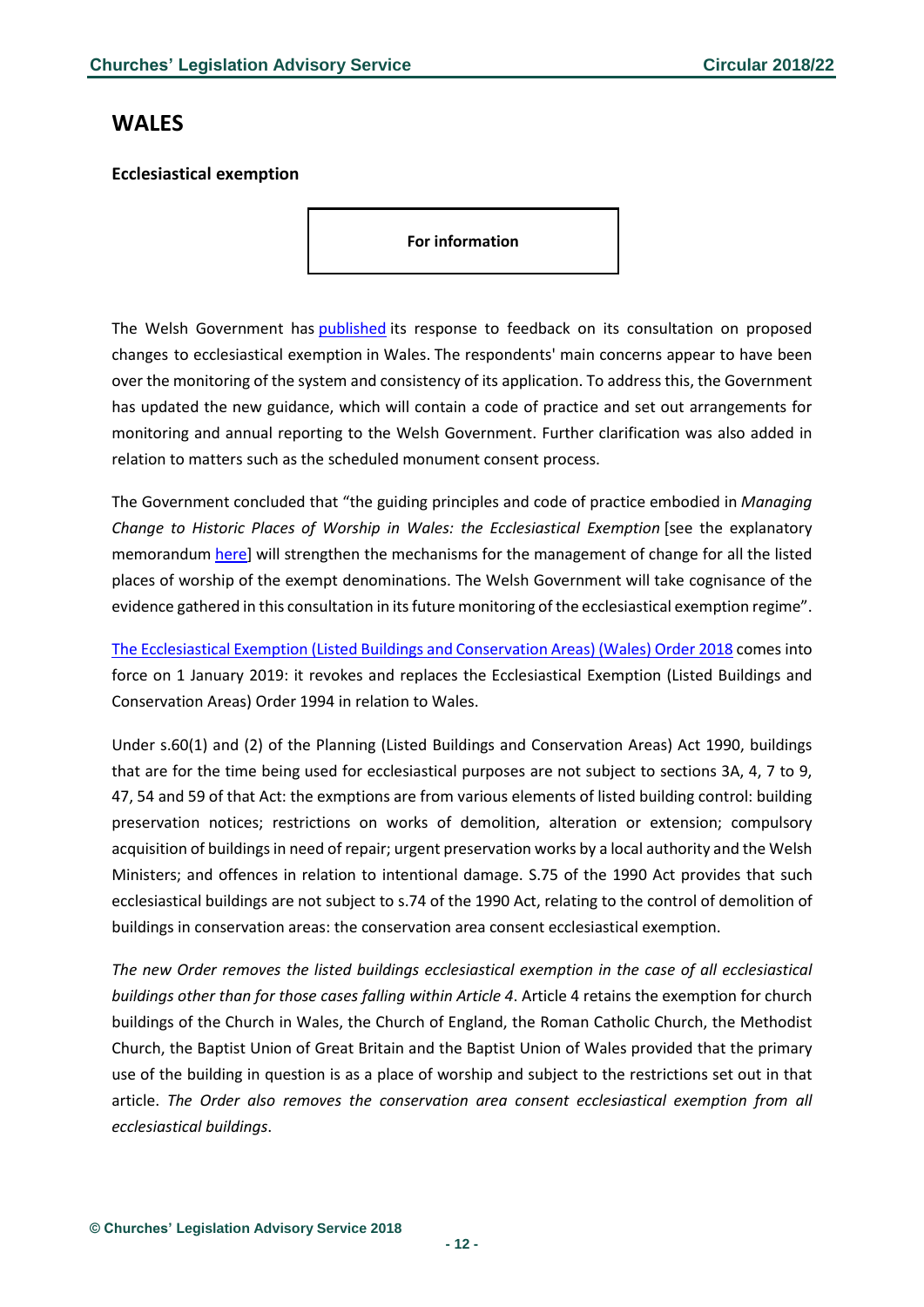For the purposes of the new Order, a church building includes any object or structure fixed to the church building and any object or structure within the curtilage of a church building which, although not fixed to that building, forms part of the land. This is now the case whether or not that object or structure is listed in its own right.

Article 1(3) provides that the loss of ecclesiastical exemption does not affect any works which have commenced, or in respect of which a contract has been made, before the Order comes into force. Similarly, Article 6 provides that if an application for listed building consent in relation to any object or structure within the curtilage of a church building which, though not fixed to that building, forms part of the land (as defined in article 4(1)(b)) has already been made before the Order comes into force, it will not apply to that application and the local planning authority will continue to determine it.

[Source: Welsh Government, legislation.gov.uk – 15 & 16 October]

### <span id="page-12-0"></span>**Non-domestic rates: outcome of consultation**



The Welsh Government has published a summary of [responses](https://beta.gov.wales/sites/default/files/consultations/2018-10/181015-non-domestic-rates-summary-en.pdf) to its consultation document, *[Tackling](https://beta.gov.wales/sites/default/files/consultations/2018-04/180403-tackling-non-domestic-rates.pdf) Avoidance of [Non-Domestic](https://beta.gov.wales/sites/default/files/consultations/2018-04/180403-tackling-non-domestic-rates.pdf) Rates in Wales*. The consultation included specific sections exploring the extent to which avoidance activities might be associated with charitable relief and whether any changes could be made to the rates charged on unoccupied properties, including eligibility for exemptions. It also explored whether the level of relief was fit for its intended purpose.

In a Written [Statement,](https://gov.wales/about/cabinet/cabinetstatements/2018/tacklingfraudandavoidancendrwales/?lang=en) Mark Drakeford, Cabinet Secretary for Finance, said this in respect of charities:

"I have considered the issue of falsely claiming charitable status for the purpose of avoiding rates and other liabilities. These ratepayers are not genuine charities but are seeking to use charitable status to avoid paying rates. *I have listened to the concerns of the sector and do not, at this stage, propose making any changesto the arrangementsfor mandatory and discretionary charitable relief in this context.* However, I will work with local authorities, the third sector and the Charity Commission to explore what can be done to reduce the abuse of charitable status.

In respect of the changes to the arrangements for empty property relief, this will include lengthening the period of temporary occupation – which leads to repeated cycles of relief – from 42 days to six months. The Welsh Government will also remove zero-rating on empty properties if it appears that when next in use they may be used for a charitable purpose. The Welsh Government will provide local authorities with local discretion to grant zero rating in genuine cases where a charity needs to own or lease an empty building and not make use of it.